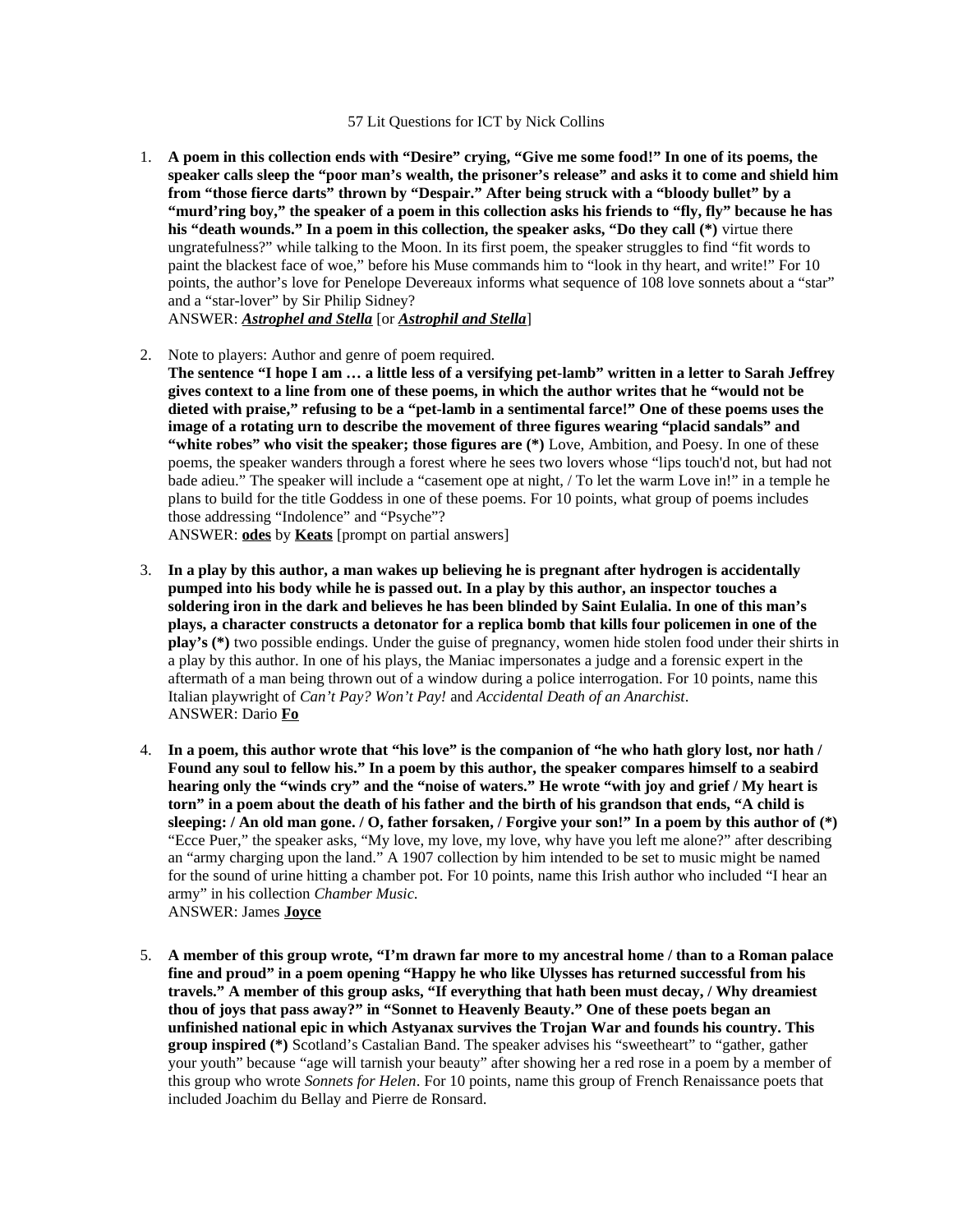ANSWER: La **Pleiade** [prompt on "the Brigade"]

6. **In a poem about this person, the speaker laments that "things uncomely and broken" are "wronging your image that blossoms a rose in the deeps of my heart." In a poem about this woman, the speaker claims that "one man loved the pilgrim soul in you, / And loved the sorrows of your changing face" before noting that "Love fled" and "hid his face amid a crowd of stars." This woman's beauty is called a "tightened bow" that is "not natural in an age like this" in a poem whose speaker claims that she "taught to ignorant men most violent ways." A poem about this woman asks, "Was there another (\*)** Troy for her to burn?" This subject of "When You Are Old" and "No Second Troy" stands before the speaker "as a living child" in a poem that ends, "How can we know the dancer from the dance?" This Irish revolutionary married Major John MacBride in 1903. For 10 points, name this woman who inspired many poems by William Butler Yeats.

ANSWER: **Maud Gonne** [accept either]

7. **After showing a Venus flytrap to a doctor, a woman says of a man with this profession that his "life is his work and his work is his life." A deceased man with this profession is accused of "PROCURING" his cousin by making her wear a transparent white bathing suit to the beach every day. A man of this profession claims he has seen God after watching birds attack newly hatched turtles in the Galapagos with his mother. A 97-year-old wheelchair-bound man with this profession accompanies his granddaughter (\*)** Hannah to the Costa Verde hotel, where she resists the advances of former Reverend Lawrence Shannon. On a "blazing hot *white* day" in Cabeza de Lobo, a man with this profession is killed by cannibals. For 10 points, name this profession of Sebastian in *Suddenly Last Summer* and Nonno in *The Night of the Iguana*.

ANSWER: **poet** [prompt author; prompt writer]

- 8. **In a poem by this author, the speaker recalls "the childish faith in fairies, and Aladdin's magic ring – / The simple, soul-reposing, glad belief in everything" while reminiscing about the "golden olden glory of the days gone by." In a poem by this author, a girl who "mocked 'em an' shocked 'em, an' said she didn't care" discovers "two great big Black Things a-standin' by her side." The title character "milks the cow fer 'Lizabuth Ann" and is described by the speaker as "the goodest man ever you saw!" in one of his poems. In another poem by this author, a girl repeatedly warns that "the (\*)** Gobble-uns 'll git you / Ef you / Don't / Watch / Out!". The titles of two of his poems were combined to name a red-haired toy doll. For 10 points, name this poet of "The Raggedy Man" and "Little Orphant Annie", the Hoosier poet from Indiana. ANSWER: James Whitcomb **Riley**
- 9. **In this play, a lawyer reaches a settlement for his client, but is shocked when his client appeals, despite there being three witnesses for each crime. When a character in this play is accused of insanity by an old man, he pretends Apollo is commanding him to chop up the old man with an axe. In this play, a man who claims a slave filled with food and drink will never flee is called "the sponge" because he wipes plates clean. A character in this play steals a gold bracelet and a (\*)** dress belonging to his wife to give to his mistress Erotium. After fighting off four slaves abducting one of this play's title characters, the slave Messenio is given his freedom. This play inspired Shakespeare's *Comedy of Errors*. For 10 points, name this play about a pair of twin brothers separated at birth by Plautus. ANSWER: *The Menaechmi* [or *The Brothers Menaechmus*]
- 10. **A character in this story claims that pearls "want to be worn it wakes them up." In this story, a woman says her strong point is "tableaux vivants" and decides to dress up as Rowena from** *Ivanhoe* **for a party. This story ends with its protagonist suspecting her friend is lying about going to Bond Street. In this story's last line, a woman realizes "almost luridly" that she had previously revealed her cousin's address to Mrs. Guy, whose name is an homage to Guy de (\*)** Maupassant. In this story, Charlotte Prime discovers that her cousin Arthur sold his step-mother's jewelry, despite repeatedly claiming it was fake and calling it the title word. For 10 points, name this story, a reversal of "The Necklace" by Henry James.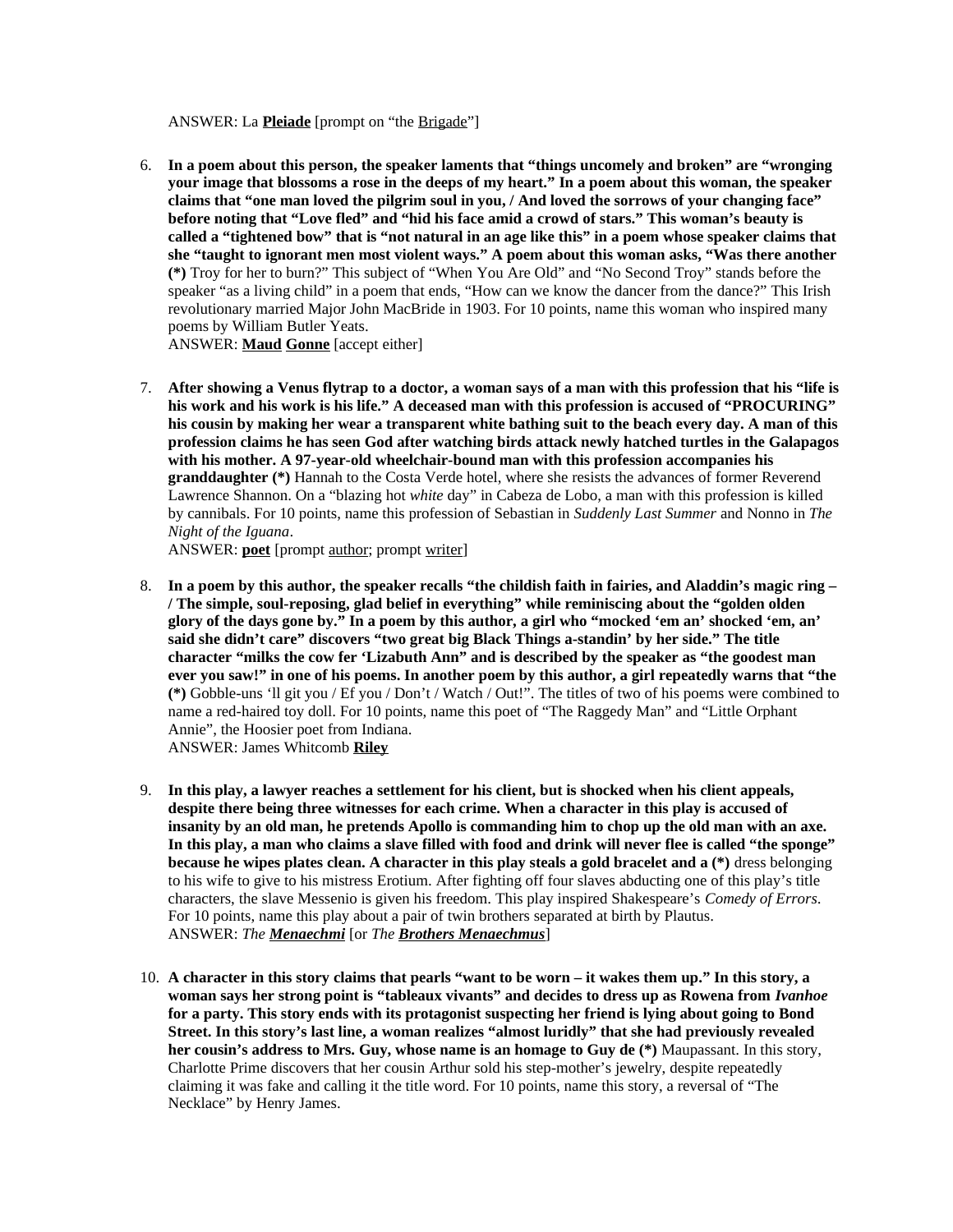ANSWER: "**Paste**"

- 11. Note to players: Author and genre of poem required.
- **In one of these poems, the speaker contrasts the "liquid notes" of the Nightingale with the "shallow bill" of the Cuccoo, which is described as the "Bird of Hate." In another of these poems, the author references the "spot of child-bed taint" and post-childbirth purification. One of these poems asks the title man to "help us to save free conscience from the paw / Of hireling wolves." Two of these poems are addressed to the grandson of Sir Edward Coke, (\*)** Cyriack Skinner. The author writes, "I wak'd [waked], she fled, and day brought back my night" at that end of one of these poems about a "late espoused Saint," his wife Katherine Woodcock. One of these poems calls Time the "subtle thief of youth" and laments turning twenty-three years old. For 10 points, the speaker describes "thousands at his bidding speed" that "serve who only stand and wait" in a poem from what group that includes "On His Blindness." ANSWER: **sonnets** by **Milton** [prompt on partial answers]
- 12. **A character in this play claims to be preoccupied by thoughts of his guinea-fowl, which must have dumplings stuffed down its throat because it is sick. In this play, a man is unable to see the perpetrator of a crime because he has sand thrown in his eyes by a character who climbed out of the window after being hit with a door-handle. A man in this play claims his wig burned up like "Sodom and Gomorrah" after he leaned over a candle. In this play, a man forges a letter reading that the conscripted (\*)** Ruprecht will be sent to the East Indies. In this comedy, the inspecting Judge Walter arrives from Utrecht to observe the legal procedures in the town of Huisum. For 10 points, name this play in which Eve accuses Judge Adam of breaking the title object during a trial over which he is presiding, by Heinrich von Kleist.

ANSWER: *The Broken Jug* [or *The Broken Pitcher*; or *Der zerbrochne Krug*]

13. **The speaker of this poem asks, "Why wasn't I lost in my mother's urethra? Why wasn't I driven away in my father's urine after his self-coition?" This poem's speaker declares, "I've forgotten women during copulation and returned to the Muse." This poem's speaker claims, "a million glass panes are breaking in my cortex" and implores, "Shubha, spread out your matrix." This poem, which was published in English by Howard McCord, calls (\*)** Calcutta a "procession of wet and slippery organs." This poem's author was jailed for one month after fellow members of his Hungryalist movement testified against him. For 10 points, name this Bengali poem by Malay Roy Choudhury that inspired a 2014 short film.

ANSWER: "**Stark Electric Jesus**"

- 14. **In a poem set during this time-period, a woman describes grass that "flames as it has flamed / often before, but not with the cold fire / that closes round me this year." In a poem set during this timeperiod, the speaker's son tells her he saw trees of white flowers in the meadow, and she responds that she would like to "go there" and "sink into the marsh near them." A widow declares, "Sorrow is my own yard" in a poem set during this time-period. This time-period is described as "Lifeless in appearance, sluggish / dazed" in a poem that describes the (\*)** "stark dignity of entrance" of plants that "grip down and begin to awaken." A poem in this time-period is set "By the road to the contagious hospital." For 10 points, name this season, which precedes the words "and All" in the title of a poem by William Carlos Williams. ANSWER: **spring**time
- 15. **A woman collapses into a chair at the end of this play's first act when a man gives a monologue referencing her hair being dyed from brown to blonde and says, "I can't be twenty-six forever." When a room gets dark in this play, a man chooses to use moonlight and an oil lamp in lieu of using the electric light. In this play, a woman sees an old portrait of herself and insists it looks exactly like her daughter. A character in this play insists he is a monk, but is repeatedly called (\*)** "Peter Damian." In this play, four councilors serve the title character, who is visited by a doctor at the behest of his recently deceased sister, who played the role of Agnes. For 10 points, the lives of Matilda of Tuscany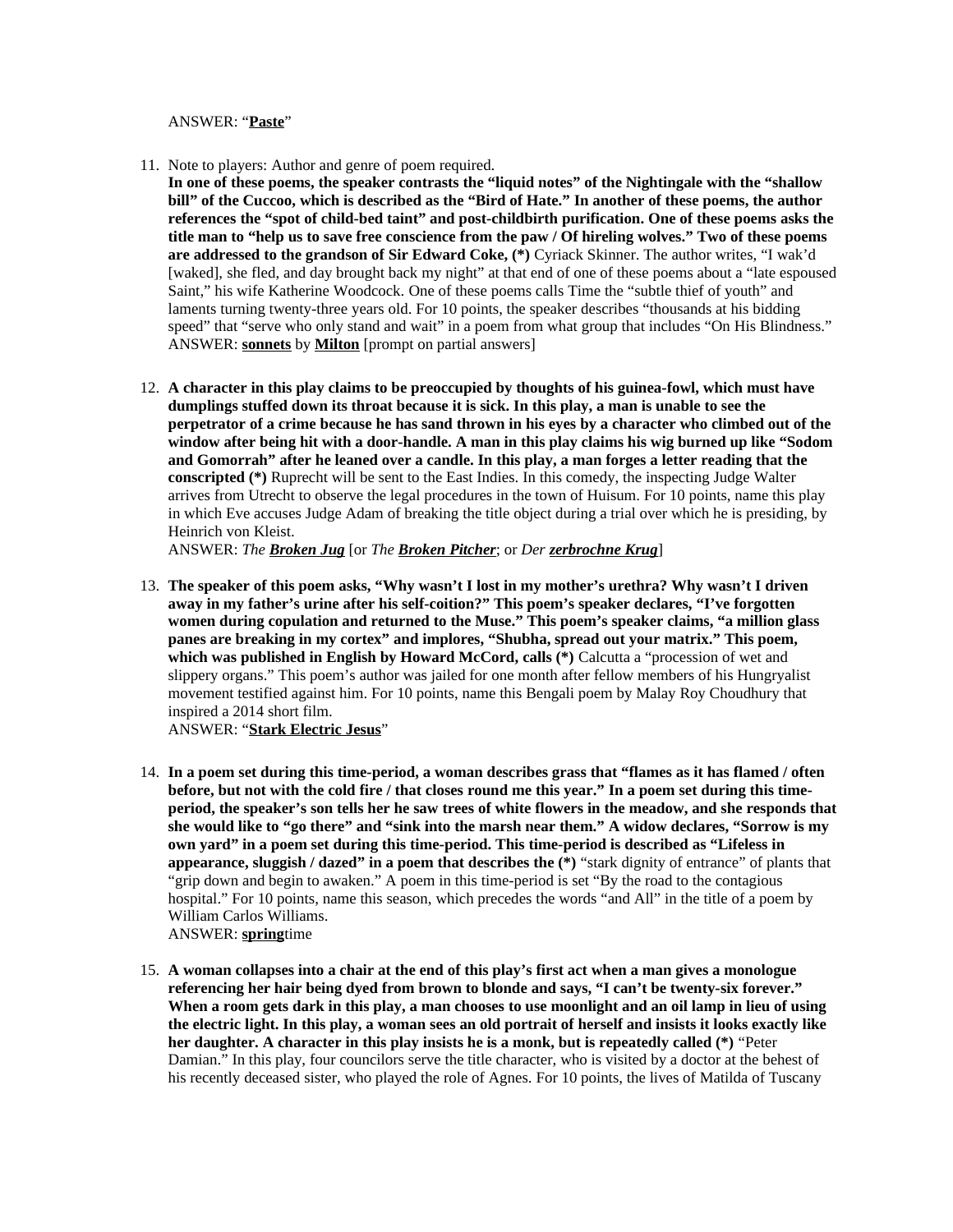and Gregory VII inform what play by Luigi Pirandello in which a man falls off his horse and spends twenty years in madness as the title ruler. ANSWER: *Henry IV* [or *Enrico IV*]

16. **A poet raised in this location was the dedicatee of James Merrill's poem "The Victor Dog"; ten years after that poet's death, Merrill wrote a poem about an "Overdue Pilgrimage" to this location. The speaker asks, "why do we feel / …this sweet / sensation of joy?" after a bus that departed from this location stops for the title animal in the road. The author laments that "Jack Frost had dropped the brush / and left him white, forever" at the wake of her cousin Arthur in a poem set here collected in (\*)** *Questions of Travel*. Life in this province is the subject of the story "In the Village." After her mother was institutionalized, a poet was raised by her grandparents in this province, which is the setting of the poem "First Death in [this location]." For 10 points, name this Canadian province where Elizabeth Bishop spent her childhood.

ANSWER: **Nova Scotia** [prompt on Canada with "What province of Canada?"; prompt on Great Village with "What province is Great Village in?"]

17. **When someone suggests he writes about the riot in Miami, the author of "A Poet is Not a Jukebox" responds, "maybe I'll write about Miami, as I wrote about [this city]," but adds that it won't be "because somebody says I ought to." Many poems by John Beecher are informed by his time working at steel mills in this city. A boy asks his mother if he may participate in a Freedom March in this city in a poem that ends with the mother finding only her son's shoe. A bombing in this city is the setting of that "Ballad" by (\*)** Dudley Randall. The author writes, "freedom is never voluntarily given by the oppressor; it must be demanded by the oppressed." in a text written in this city that contains the line, "Injustice anywhere is a threat to justice everywhere." For 10 points, name this city where Martin Luther King wrote a letter from jail.

ANSWER: **Birmingham**, Alabama

- 18. **In "Hellas," the Wandering Jew Ahasuerus describes "Thought / Alone, and its quick elements" as the "stuff whence [this concept] can weave / All that it hath dominion o'er." The speaker of "Hymn to Intellectual Beauty" describes spells that "might not avail to sever, / From all we hear and all we see, / Doubt, chance and [this concept]". The speaker asserts that "one wandering thought pollutes the day" and "a dream has power to poison sleep" in a poem titled for this concept that is quoted by (\*)** Frankenstein's monster. This thing titles a different poem that opens, "The flower that smiles to-day / To-morrow dies." A poem ends, "Man's yesterday may ne'er be like his morrow; / Nought may endure but [this concept]". For 10 points, name this concept that titles two Percy Shelley poems about change. ANSWER: **mutability**
- 19. **This is the last word in the title of a play in which a woman tells her son, "How could I repent of my sin when you, my love, were its fruit!" in a monologue ending "be still the child of my shame!" This is the last word in the title of a play in which a woman slaps a man across the face with a glove and tells her son the glove belongs to man who lacks this thing. Along with "of," this is the common word in the title of two plays by the same author containing the sentiment "All women become like their mothers. That is their tragedy. No man does. That is his." This is the last word in the title of a play in which (\*)** Gerald declines to become Lord Illingworth's secretary after discovering that Illingworth is his father. This is the second word in the title of a play in which Algernon frequently goes to the country to visit his friend Bunbury. For 10 points, a woman lacks what property in the title of a play by Oscar Wilde? ANSWER: **importance**
- 20. **The "fragmentary cosmos" is one of two competing themes in this poem according to an essay in which its author cites the "blind crab" and a jaguar as this poem's "only two explicit symbols for the locked-in ego." This poem's speaker encounters "crazy hemlocks" that point to a smothering silence which leaves the speaker a "mummy, in time", leading to the image of "the hound bitch / Toothless and dying, in a musty cellar." This poem is "about solipsism" according to its author's essay (\*)** "Narcissus as Narcissus." The refrain "only the leaves / Flying" appears throughout this poem, which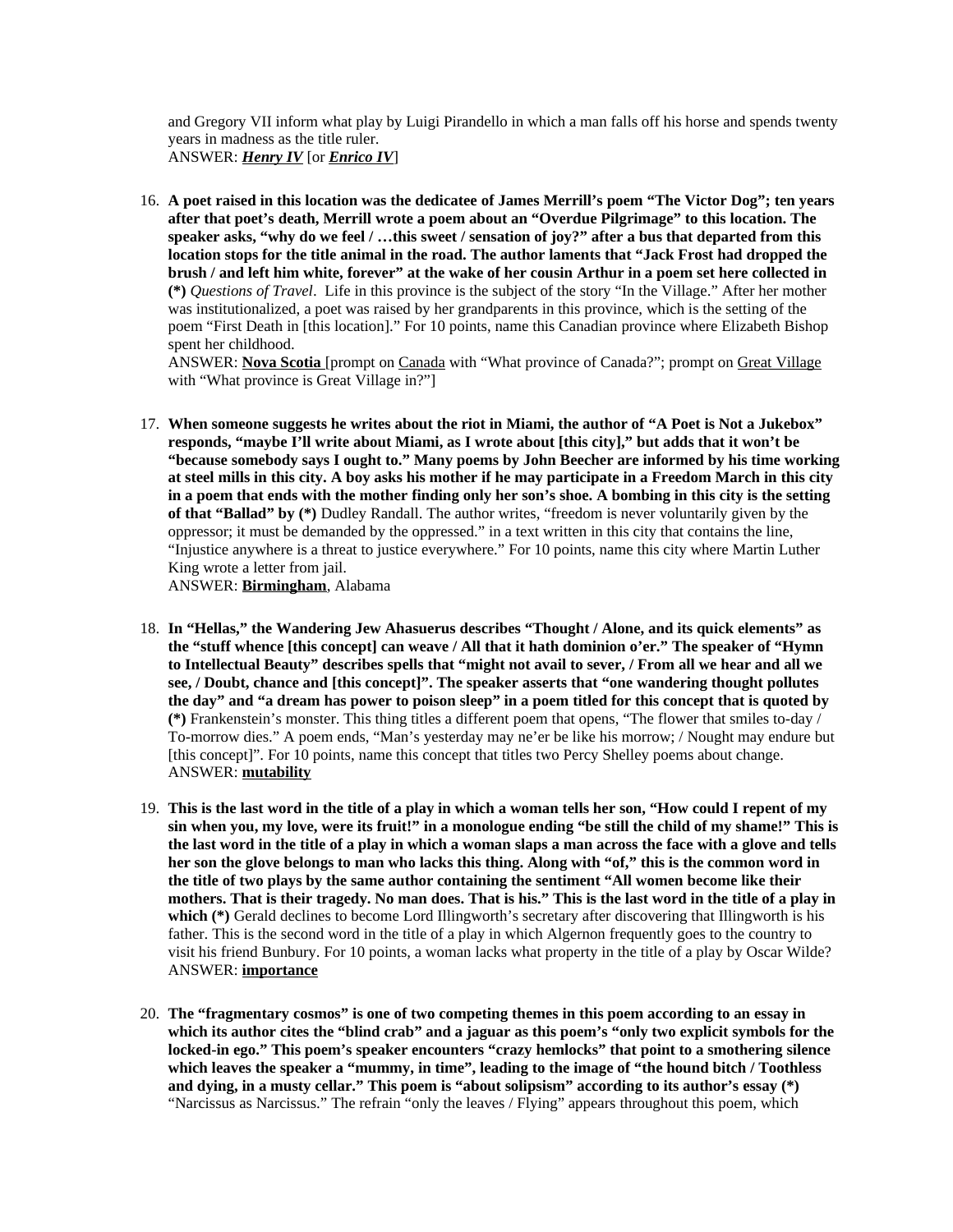describes a "gentle serpent" as the "Sentinel of the grave who counts us all." This poem begins as the speaker sees headstones that "yield their names to the element" after arriving at the gate of a Civil War graveyard. For 10 points, name this poem by Allen Tate. ANSWER: "**Ode to the Confederate Dead**"

21. **The speaker of a poem blessed the "last rook" hoping that it "had crossed the mighty orb's dilated glory" while this man was watching. This man is described in a poem as "winning thy way / With sad yet patient soul, through evil and pain / And strange calamity!" in a reference to his mentally ill sister stabbing their mother to death. To this man, "No sound is dissonant which tells of Life" according to a poem which refers three times to this man as (\*)** "gentle-hearted." This man visits Coleridge's cottage in "This Lime-Tree Bower My Prison." The Chinese boy Bo-bo accidentally sets his cottage on fire and enjoys pork for the first time in this man's essay "A Dissertation Upon Roast Pig." For 10 points, name this author who wrote the children's book *Tales from Shakespeare* with his sister, as well as the collection *Essays of Elia*.

ANSWER: Charles **Lamb**

22. **This adjective describes poems desired by a speaker to smear on "bitches / whose brains are red jelly stuck / between 'lizabeth taylor's toes." This adjective appears in the title of a poem whose speaker wants "poems that kill. / Assassin poems, Poems that shoot guns." "The Revolutionary Theatre" is a manifesto written during a movement described by this adjective. This adjective describes an artistic movement that produced the manifesto** *Projective Verse* **and a poem in which the speaker meets Death on "Cole's Island". A series of poems set in (\*)** Gloucester, Massachusetts focusing on Maximus was produced during a movement described by this adjective by Charles Olson. For 10 points, name this adjective that describes a 1960s "Arts Movement" spearheaded by Amiri Baraka and a North Carolina "Mountain College".

ANSWER: **Black** Arts movement [or **Black** Mountain Poets; do NOT prompt on partial answers]

- 23. **One of William Shakespeare's characters might have been inspired by instances of this action experienced by women named Katharine Hamlet and Jane Shaxspere. While experiencing this action in a dream that foreshadows his death, a character sees gemstones embedded in the eye-sockets of skulls. In Act 1 of** *Othello***, Roderigo suggests subjecting himself to this action, to which Iago responds that he should "blind puppies", do this to cats, and "put money in thy purse. The (\*)** "gravedigger scene" takes place after an instance of this action occurs offstage when an "envious sliver" of a willow tree breaks. After the Duke of Clarence is stabbed in *Richard III*, his body is immediately subjected to this action. For most of *Twelfth Night*, Viola and Sebastian believe each other die in this manner. For 10 points, name this method of suicide used by Ophelia. ANSWER: **drown**ing [prompt on death]
- 24. **In** *Beautiful Enemies***, Andrew Epstein argues that John Ashbery's poem "Street Musicians" is an elegy for this man. In an elegy for this man, the speaker notes there is a "certain challenge in being humane to hornets"; that elegy is James Schuyler's "Buried at Springs". In a poem, this man goes on a walk carrying poems of Pierre Reverdy in his pocket, acknowledging Puerto Rican immigrants and the death of Jackson Pollock before drinking a glass of papaya juice and getting back to work. The subtitle of a book by** (\*) Marjorie Perloff calls this author a "Poet Among Painters." This poet recalls a memory in which "everyone and I stopped breathing" while "leaning on the john door in the 5 SPOT" during a performance by Billie Holiday. For 10 points, name this New York school poet who included "The Day Lady Died" in his collection *Lunch Poems*. ANSWER: Frank **O'Hara**
- 25. **A poem by this author is set during winter in a "bar of broken survivors," where a woman stands on a chair, dances naked, and is imagined by the speaker as "not a stained red dress with tape on her heels but the deer who entered our dream in white dawn." In a poem by this author, the speaker walks through Anchorage, Alaska and sees "someone's Athabascan grandmother, folded up,**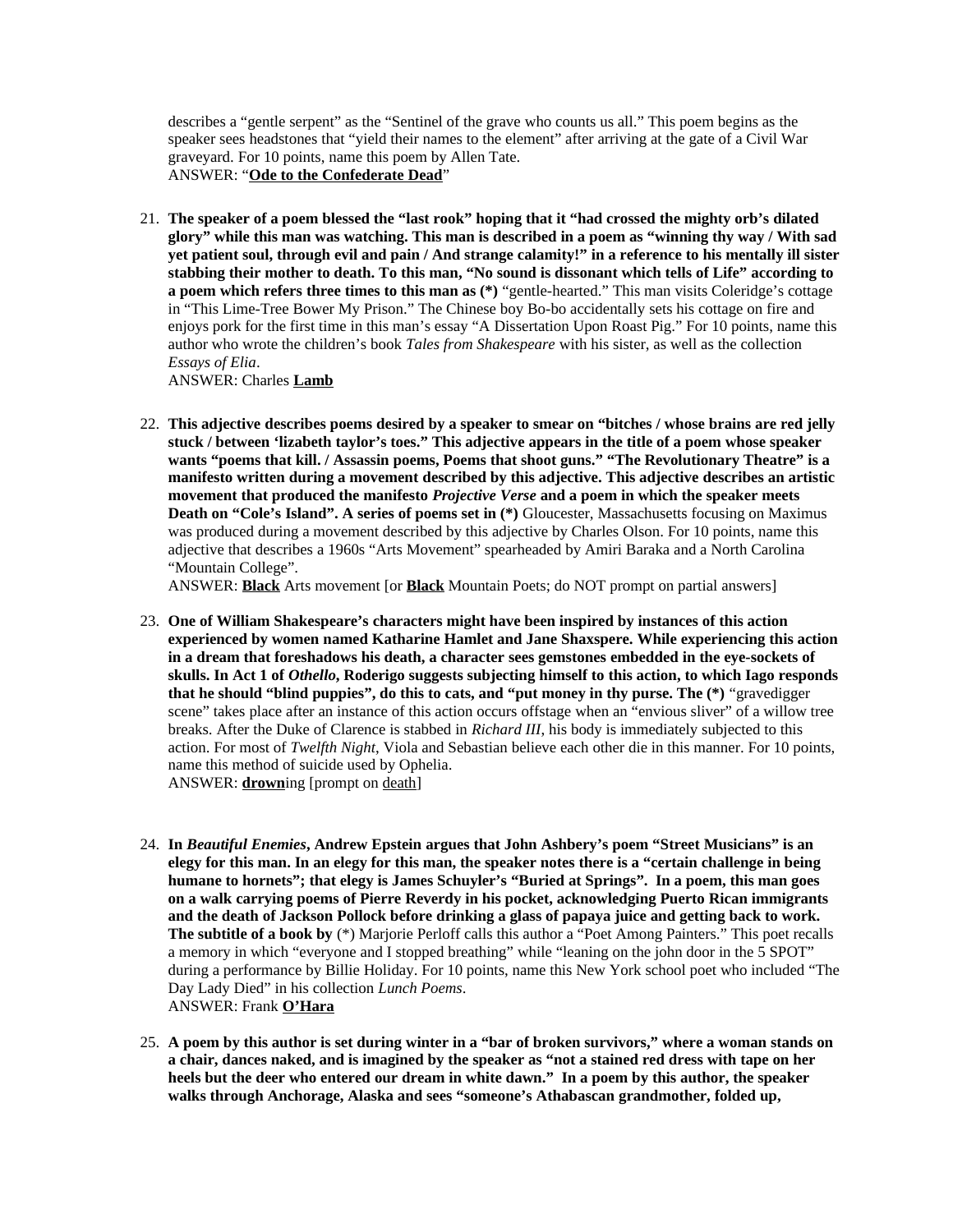**smelling like 200 years of blood and piss." The speaker asserts that "We are truly blessed because we / Were born, and die soon within a / True circle of motion" as part of a metaphor comparing prayer to an eagle in a poem from her collection** *In Mad Love and War***. In an oft-anthologized poem, this author of "Deer Dancer" penned the lines "She had some (\*)** horses she loved. She had some horses she hated. / These were the same horses." In 2019, this woman succeeded Tracy K. Smith as United States Poet Laureate. For 10 points, name this female Creek poet from Tulsa. ANSWER: Joy **Harjo**

- 26. **A girl from this city keeps the books of "Matthew and Waldo" on her shelf, who are described as the "army of unalterable law" in a line stolen from George Meredith. People reading a newspaper appear to "Sway in the wind like a field of ripe corn" in a poem joining "Aunt Helen" and "Cousin Nancy" in a group of three T.S. Eliot poems satirizing this city's residents. Near this city, a bird, "like one who takes / Everything said as personal to himself," thinks a poem's speaker is after his white tail feather. In a frozen swamp near this city, the speaker sees a "stake and prop" about to fall and (\*)** Clematis covering an abandoned pile of wood. Near this city, the speaker claims, "He is all pine and I am apple orchard" in a poem containing the refrain "Good fences make good neighbors." For 10 points, name this city where Robert Frost set a collection to the north. ANSWER: **Boston**
- 27. **A poem titled for this thing ends with a "knave of hearts" and "queen of spades" discussing their old "love affair," and another ends with the image of Anguish planting its "black flag" on the speaker's skull. This thing causes a woman to view her writing career as "useless folly, or presumptuous fault" in a poem deriding it as "Proteus to abus'd mankind". A poem named for this thing is the source of the phrase, "Fling but a stone, the giant dies." This thing titles poems by Anne Finch and Matthew Green. A series of (\*)** fifty prose poems makes up the posthumously published *Paris [this thing]*. This is the first title concept in a group of poems that sees sailors laughing at the poor walking ability of captured Albatrosses. For 10 points, name this form of melancholy, which counters "Ideal" in a set of poems by Charles Baudelaire. ANSWER: **spleen**

28. **According to Pinterest, the speaker laments, "I loved you… Too close, / Too much" in the poem "[This person] in Love" by contemporary poet David Jones. While living in the suburbs, this man goes by "Mr. Hicks", spends days in his workshop, "Serves on various committees, / And wishes he had drowned" in a poem by Edward Field. This character encounters "shocked starlings pumping past" while his "sensible daddy goes straight into town" in (\*)** Anne Sexton's "To a Friend Whose Work Has Come to Triumph." An "expensive delicate ship that must have seen / Something amazing... sailed calmly on" away from this character in a poem that also sees a ploughman ignore this character's "forsaken cry". A painting by Brueghel about this character inspired W.H. Auden's "Musee des Beaux Arts". For 10 points, William Carlos Williams wrote "Landscape with the Fall of" what character? ANSWER: **Icarus**

29. Note to players: Looking for a real person.

**A rare contemporary political allegory in** *The Fairie Queene* **depicts this man as a knight who shamefully relinquishes his shield during battle with Grandtorto. A character representing this ruler and his lords dress as Russians to court a group of ladies who trick the men by switching favors with each other. This ruler vows for revenge after taking the throne in the final words of a contemporary history play by Christopher Marlowe. A character representing this ruler watches a performance of the (\*)** "Nine Worthies" and must wait one year and one day before he can marry the Princess of France. In *Love's Labour's Lost*, a king who swears off women for three years, Ferdinand, represents this ruler. For 10 points, name this king who takes the throne at the end of Marlowe's *Massacre at Paris* following the War of the Three Henrys.

ANSWER: **Henry IV** of France [or **Henry** III of **Navarre**; prompt on King of Navarre; prompt on Ferdinand with "Ferdinand represents what real-life ruler"]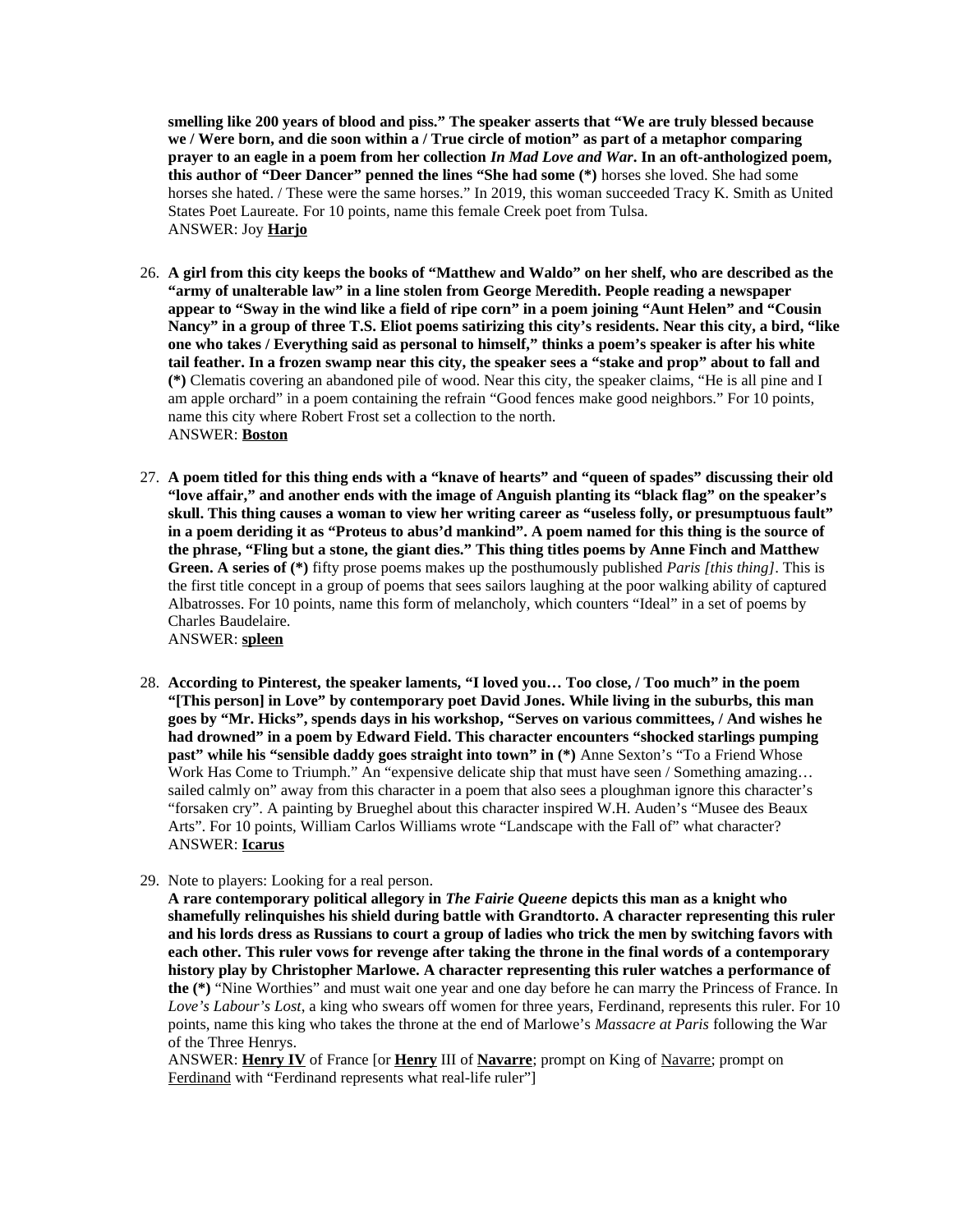- 30. Note to Players: First name only required.
	- **An author with this name closed one poem, "What the wise doubt, the fool believes / Who is it, then, that love deceives?" An author with this name repeatedly refers to women as "They" in a poem listing their flaws, which include being content to eat dusty bread. Elizabeth Frank won the Pulitzer for her biography of an author with this name, who described turning to stone after seeing Medusa in one poem. The poem (\*)** "Juan's Song" and the collection *Blue Estuaries* are by a poet with this name; another poet with this name addressed the death of her father in the book *Ararat*. A poet with this name asks, "How can I be content / when there is still / that odor in the world?" in "Mock Orange" and wrote the collections *Meadowlands* and *The Wild Iris*. For 10 points, give this name of female poets surnamed Bogan and Gluck.

## ANSWER: **Louise**

- 31. **A fourteen-year-old boy kills his parents and sister with an iron rod and a rifle in a poem in this genre titled "The Kid". A poem in this genre depicts three moments in the life of Leon Trotsky. In a poem in this genre, a man is compared to a Barbary pirate because his "dead eye" glows while watching two women bathe. The poem "Killing Floor" is in this genre, the primary one used by the poet Ai. The speaker proposes making a deal with the (\*)** devil to "blast" a "rose-acacia" in a poem in this genre that begins "Gr-r-r there go, my heart's abhorrence!" A poem in this genre begins by describing how the "sullen wind… tore the elm-tops down for spite, / And did its worst to vex the lake" and depicts a man strangling his lover with her yellow hair. For 10 points, name this genre used for the poems "Soliloquy of the Spanish Cloister" and "Porphyria's Lover" by Robert Browning. ANSWER: dramatic **monologue**s
- 32. **A character in this play repeatedly screams, "Come on and turn your back on me!" to God while pointing a knife towards the ceiling. In this play, a man explains a metaphor that "the colored man is the leftovers" of the white man's stew. A man believes the Lord's Prayer begins, "Now I lay me down to sleep" in an anecdote in this play told after a character incorrectly spells the word "music". A police officer is bribed so he does not charge this play's (\*)** title character with assault and battery. Unlike other plays in its cycle, this play is set in Chicago. Despite his incessant stuttering, Sylvester Brown successfully completes a voice-over in this play. After Sturdyvant tells Levee he cannot record his own songs, this play climaxes after Toledo accidentally steps on Levee's new shoes. For 10 points, name this August Wilson play titled for a song by a female Blues singer. ANSWER: *Ma Rainey's Black Bottom*
- 33. **A character in this poem looks through a window and sees "three tall trees" on an island in a lake. Characters in this poem drink water from a moat, though they are used to "milk drawn from the mountain goat." This poem's title character is reinvigorated when he encounters a bird whose song "said a thousand things" before it flies away and leaves him "twice so doubly lone". A character in this poem calls himself "the monarch of each race" after befriending spiders and mice. This poem's second stanza describes (\*)** seven Gothic pillars, representing six brothers and their father, who was burned at the stake for his beliefs. After being torn from his "second home", this poem's title character realizes he "learn'd to love despair" as he regains his freedom "with a sigh." For 10 points, name this "fable" based on Francois Bonnivard, who was held captive in Switzerland, by Lord Byron. ANSWER: "The **Prisoner of Chillon**"
- 34. **The speaker of this poem uses only the word "satisfactory" to describe his destination. Characters in this poem encounter "three trees on the low sky" and an "old white horse" galloping away. Looking back on this poem's central event, the speaker says, "this Birth was … like Death, our death". A line from this poem provides the title for Chinua Achebe's** *No Longer at Ease***. Upon arriving at a tavern, this poem's speaker continues past three men gambling for silver near empty wine-skins. This poem begins by quoting (\*)** "A cold coming we had of it" from a sermon by Lancelot Andrewes. One of this poem's title characters reveals his discomfort "in the old dispensation, / With an alien people clutching their gods". This poem was written for a series of holiday pamphlets called the "Ariel series", and it led to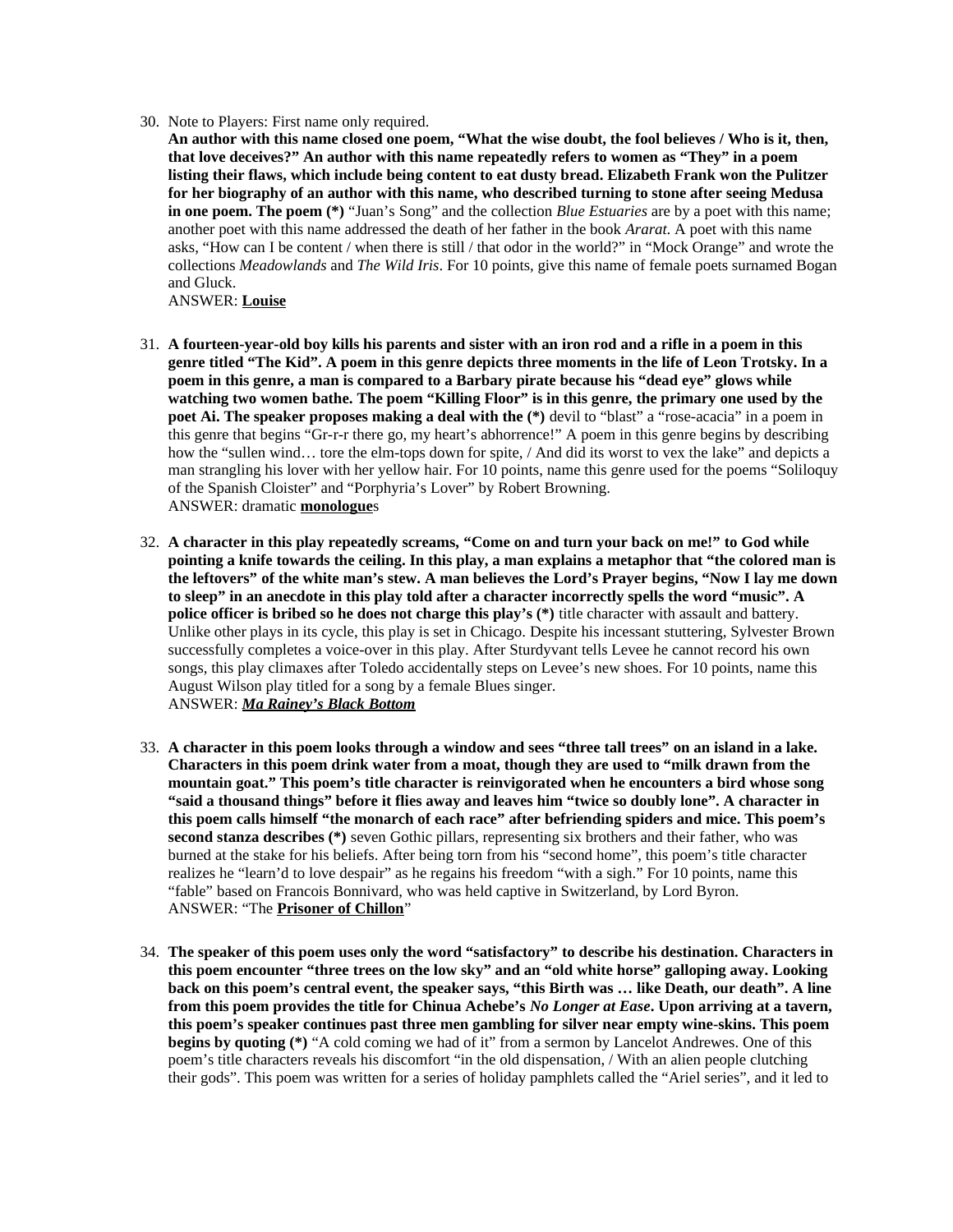its author's poem "Ash Wednesday". For 10 points, name this poem about a Biblical expedition, by T.S. Eliot.

ANSWER: "**Journey of the Magi**"

35. **An author with this surname used his common motif of the forest as a metaphor for sleep in his poem "Lights Out". An author with this surname wrote a poem in which the word "mouth" replaces the word "tell" in the second stanza, which also includes dried, "mouthing streams". Because his train stopped unexpectedly on the way to Robert Frost's home, an author with this surname wrote a poem describing the village (\*)** Adlestrop. A poet with this surname wrote that "the lips of time leech to the fountainhead" in a poem containing the refrain "And I am dumb to tell". A poet with this surname recalls his time in a "lilting house" with the "night above the dingle starry" in a poem ending "Time held me green and dying / Though I sang in my chains like the sea." For 10 points, give this surname of the Welsh author of "Fern Hill".

ANSWER: **Thomas** [accept Dylan **Thomas** or Edward **Thomas**]

36. **In the final scene of Sarah Kane's** *Blasted***, lights flash on and off as Ian pulls one of these things from under the floor and eats it. In a 2001 play, a man who has "touched the golden dick" of the Florentine boar statue takes one of these things from a boy who fell in love with his wife when he saw her unconscious body. The "blanket trick" reveals that one of these things does not exist in a play by Edward Albee. A man recites a Latin Requiem in the middle of a (\*)** game titled for one of these things, which ends after he announces his son is dead. One of these things called a "bumble" is mutilated in *The American Dream*. During "Get the Guests", George recounts, "the puff went away" to highlight the fact that Honey does not have one of these things. For 10 points, *Who's Afraid of Virginia Woolf* contains a game called "Bringing Up" what thing?

ANSWER: **babies** [prompt on child, or kid, or humans, or people, or bodies, or corpses]

37. **This poem's author references the Biblical Cain by recalling a time "before cynicism was a bloody sear across your brow". This poem's speaker asserts that humans have "crouched too long in / The bruising darkness" after noting they were "created only a little lower than / The angels". A line of this poem contrasts "Midas" and the "mendicant". This poem, which evokes images of (\*)** dinosaurs and mastodons, recalls those who were "forced on bloody feet" to work for those "desperate for gain, / Starving for gold" after listing some Native American tribes. The speaker of this poem declares that history "cannot be unlived, and if faced / With courage, need not be lived again". This poem describes the United States as "the Rock, the River, the Tree". For 10 points, name this poem read at the inauguration of Bill Clinton by Maya Angelou.

ANSWER: "**On the Pulse of Morning**"

- 38. **In a poem by a different author, Jean-Jacques Rousseau explains that "The Wise, / The great, the unforgotten" are chained to one of these things. The arrival of one of these objects causes a crowd of people to dance feverishly until they succumb to corruption in Percy Shelley's "Triumph of Life." A book is called a "frugal" one of these things that "bears the Human soul" in a Dickinson poem. After requesting a "Bow of burning gold", "arrows of desire" and a spear, the speaker of (\*)** Blake's "Jerusalem" requests one of these objects "of fire". The speaker of a poem mentions, "at my back I always hear [one of these things] hurrying near". "Because I could not stop for Death" is also titled for one of these objects. For 10 points, "To his Coy Mistress" describes what "winged" object belonging to Time? ANSWER: **chariot** [or **car**]
- 39. **In a poem by Edwin Markham, one of these animals hunts and kills the man who shot her mate. The speaker of an erotic Sylvia Plath poem prophetically says, "One day I'll have my death of him" as she is pursued by one of these animals representing Ted Hughes. In an epic poem, one of these carnivores tells a fable in which Swallows die after taking bad advice from a Martin. In a "beast-fable" written after (\*)** John Dryden's conversion to Catholicism, this animal represents Anglicanism in contrast to the Catholicism of the Hind. In a verse from *New Poems*, the "curtain of the pupils" of this animal "lifts quietly" as an image "enters in, …plunges into the heart and is gone". This animal "paces in cramped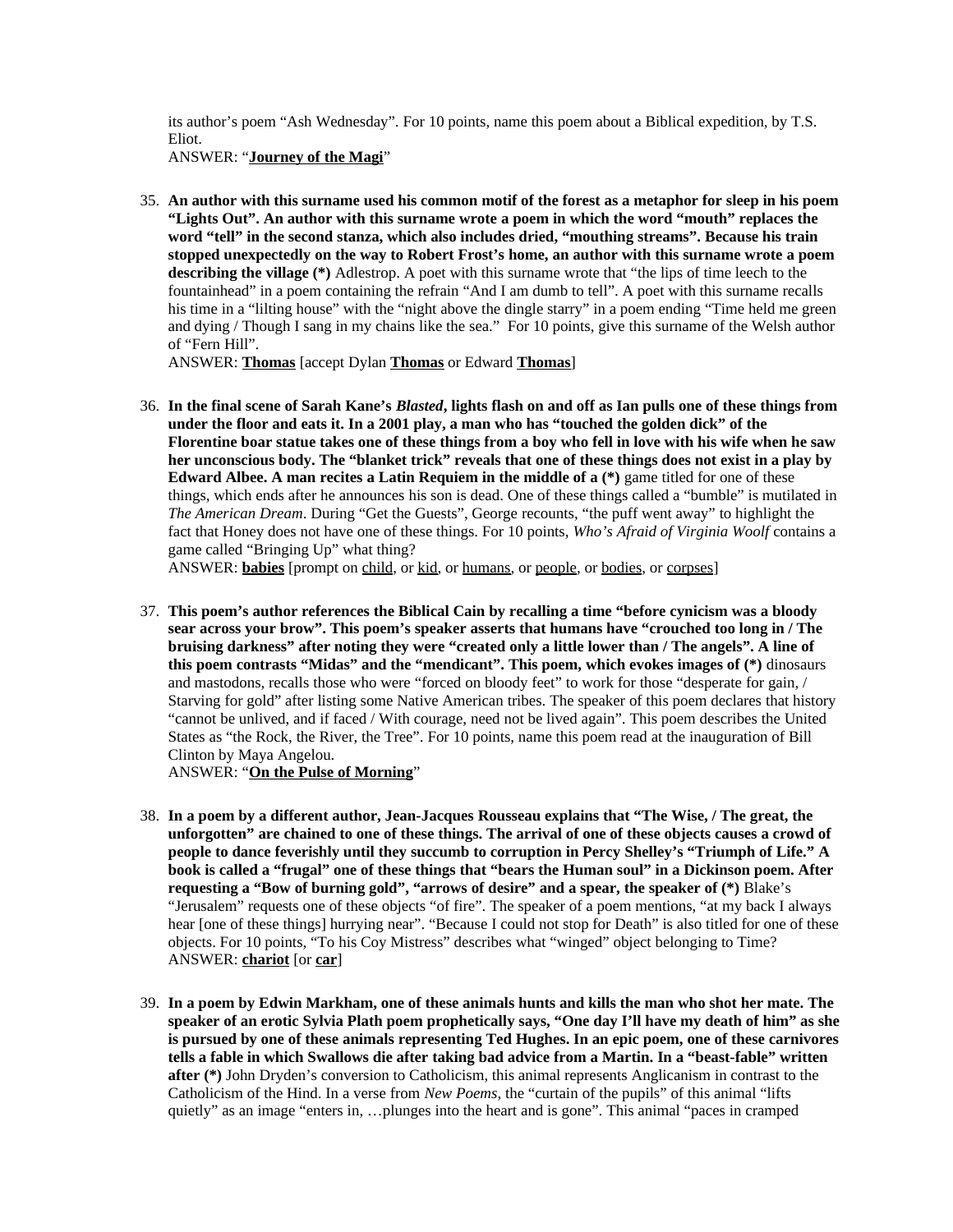circles, over, and over" behind the "constantly passing bars" in a poem by Ranier Rilke. For 10 points, name this animal exemplified by Bagheera in *The Jungle Book*. ANSWER: **panther**

- 40. **As he rejects the king's pardon, this character asserts, "Who to himself is law, no law doth need, / Offends no law, and is a King indeed." In his first appearance, this man claims that "Fortune, not Reason, rules the state of things." He receives a letter written in his lover's blood from a man disguised as a friar. This man strikes the steward Maffe' for offering him 100 instead of 1000 crowns to serve the brother of King (\*)** Henry III. He proves his skill as a swordsman by becoming the only survivor of a six-man duel. This character summons the demon Behemoth after he is visited by the ghost of Friar Comolet. Count Montsurry tortures his wife Tamyra for having an affair with this man. For 10 points, name this Frenchman, the title character of a tragedy by George Chapman. ANSWER: **Bussy D'Ambois**
- 41. **This author wrote that a wife "should be loved like a fortune", but notes he "would not wish to love even [his] fortune forever". This author suggests that because sex brings loathing, lovers should lie together and kiss instead of rushing into it in a poem that calls "doing" a "filthy pleasure" and "short". A woman in a jar responds, "I would die" to every question in a scene from this author recalled in the preface to (\*)** "The Waste Land". In a book by this author, a poet is thrown off a cliff after reading his will, which says his body must be eaten to inherit his fortune. A poet created by this author tells a story of a widow who slept with a soldier guarding her husband's corpse in Ephesus. In a book by this author, the narrator encounters the poet Eumolpus after eating at Trimalchio's feast. For 10 points, name this author of the *Satyricon*.

ANSWER: Gaius **Petronius** Arbiter

42. **When his brother asks, "How horny can you get?", this character responds, "I don't know. What's the highest score?" This character drops his napkin twelve times during a dinner to look up his cousin's dress and see what he calls the "Golden Palace of the Himalayas". He and his friends bet on who has the best fantasy for the last week of their lives, which results in a sergeant doing two hundred pushups in front of his platoon. After losing his virginity to a prostitute in Mississippi, he falls in love with (\*)** Daisy Hannigan at a USO dance before leaving her to fight in World War II. His brother Stanley briefly runs away to join the army after their father Jack's heart attack. This character records his life in his "memoirs" and becomes a writer for radio comedies in the play Broadway Bound. For 10 points, name this character from *Biloxi Blues* and *Brighton Beach Memoirs*, the star of a trilogy by Neil Simon.

ANSWER: **Eugene** Morris **Jerome** [accept either underlined answer]

- 43. **In Susanna Centlivre's play** *The Busy Body***, Charles Gripe disguises himself as a man from this country to marry Isabinda, whose father Sir Jealous Traffic admires this country's customs. In this country, a man asks, "What outcries pluck me from my naked bed / And chill my throbbing heart with trembling fear?" before finding his son's hanging body. In Aphra Behn's play** *The Rover***, two masked men from this country attempt to buy the courtesan Angellica Bianca at the same time, causing them to schedule a duel for the next day. In this country, a box containing a (\*)** pardon is found to be empty, resulting in the hanging of Pedringano. The allegorical Revenge serves as a chorus in a play set in this country, which sees Hieronimo murder Lorenzo and Balthazar during a performance of Soliman and Perseda. For 10 points, name this country, the setting of a "tragedy" by Thomas Kyd. ANSWER: **Spain**
- 44. **In a hymn by this author, Envy whispers its poetic preference to Apollo, who responds by contrasting the Euphrates and a trickling stream. In a poem by this author, a queen's hair goes missing, but is discovered as a constellation by the astronomer Conon of Samos. Charidas asserts that the underworld is dark and Pluto is a "fable" in an epigram by this author. Catullus 66 is a translation of this author's poem "Lock of Berenice". This man preferred (\*)** short poems and quipped that "a big book is a big evil", an opinion that possibly led to a feud with his student Apollonius of Rhodes. Surviving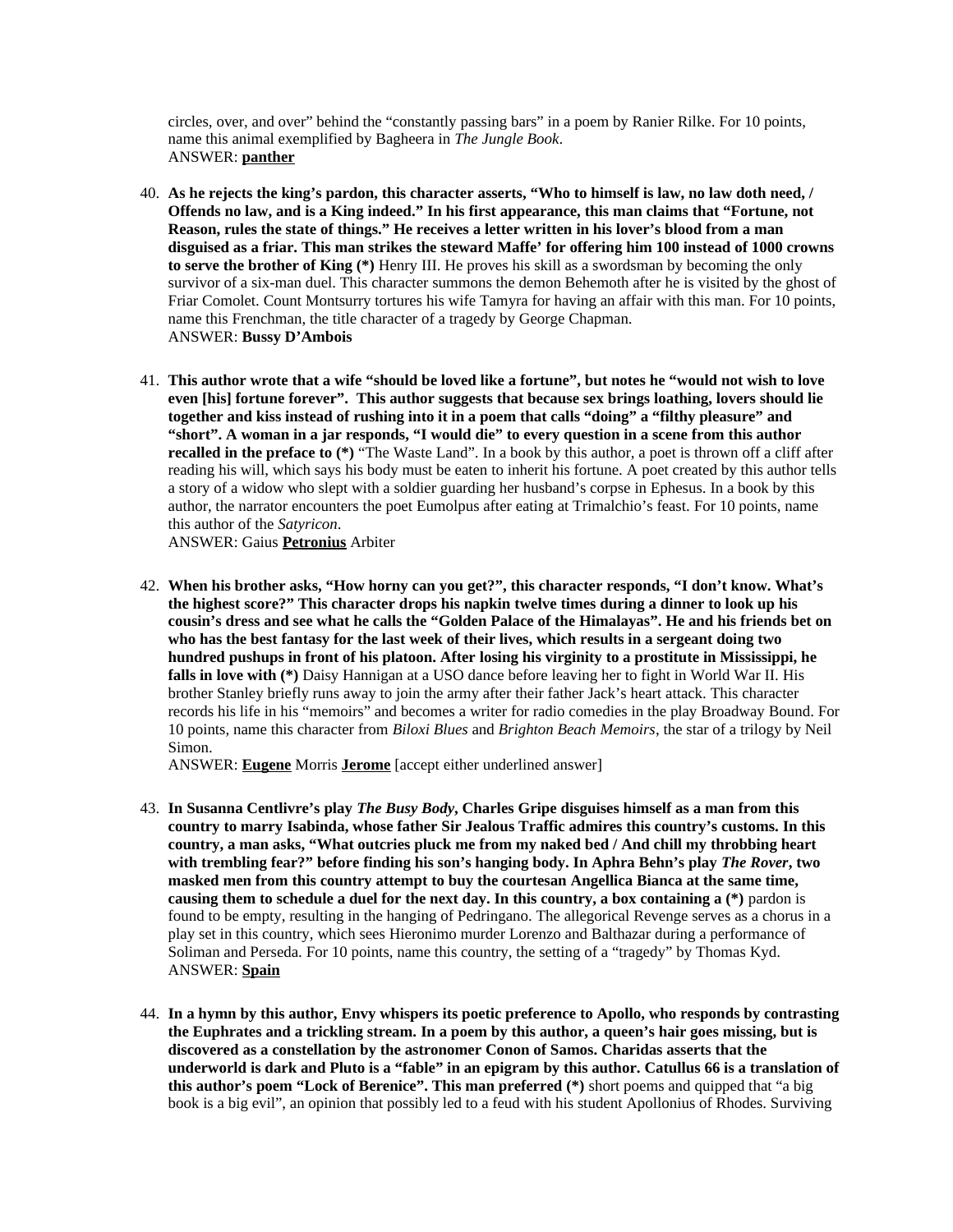works of this author include sixty-four epigrams. This author created a catalog for the Library of Alexandria called the *Pinakes*. For 10 points, name this ancient poet whose "shade" is invoked in Ezra Pound's "Homage to Sextus Propertius."

ANSWER: **Callimachus**

45. Note to players: Author and genre required.

**In one of these poems, the speaker requests his lover** *not* **disguise herself as his page and follow him abroad. In one of these poems, the speaker gets past a "grim-eight-foot-high-iron-bound servingman" to sleep with his mistress, but is "betrayed" by his "loud perfume" that alerts her father. The speaker advises to marry an ugly woman, arguing she has "an anagram of a good face" in a poem from this group that notes (\*)** "Love built on beauty, soon as beauty, dies". In one of these poems, the speaker suggests he can distinguish between "ill spirits" that "walk in white" and angels, claiming "those set our hairs, but these our flesh upright", alluding to an erection. That poem from this group ends with the image of the speaker standing naked after entreating his mistress undress and join him in bed. For 10 points, name this group of misogynistic and erotic poems by the author of the *Holy Sonnets*. ANSWER: **elegies** by John **Donne** [prompt on partial answers]

46. **During a heated scene in this play, a character tries to drown out unwanted information by screaming, "EAT THE FISH, BITCH!" A character in this play jokingly requests a "double cheeseburger with bacon, extra fear." In this drama, a turtle necklace containing an umbilical cord is worn as part of a Cheyenne tradition by a character who quotes "The Hollow Men" as the play ends. In this play, a couple plans to move away to New York, despite falsely believing that they are (\*)** cousins. A fifty-year-old man is hit in the head with a skillet after sexually assaulting a fourteen-year-old girl in this play, which takes place entirely inside the country home of the poet of the collection *Meadowlark*. Violet suffers from mouth cancer and addiction to opioids in this play, whose first act begins with the disappearance of Beverly Weston. For 10 points, name this 2007 play set during an Oklahoma summer by Tracy Letts.

ANSWER: *August: Osage County* 

- 47. **George Herbert's six-stanza "Denial" is mimicked in the "Fire Sermon" section of a poem about this event. A "warty giant" and a witch are defeated, but "bust out of the clink" when the "children have gone to bed" in a poem informed by this event, which is the subject of the poem "Rites and Ceremonies". A poem about this event opens with children watching a Western as the "Good casts out the Bad". The speaker reflects on a five-year-old boy whose (\*)** "unuttered name will interrupt your meal" in a poem about this event that opens with the epigraph "We have a law, and according to the law he must die". "It Out-Herods Herod, Pray You Avoid It" is about this event, the subject of a poem in which a Polish man is killed after refusing to bury two men alive. For 10 points, name this event that inspired "The Book of Yolek" and "More Light! More Light!" by Anthony Hecht. ANSWER: **Holocaust**
- 48. **In one of these locations, a poem's speaker quotes John Donne and Tennyson's** *Maud* **to cheer up a friend who "sneered at passion's purity"; that Edgell Rickword poem is titled for poets in these places. In a poem set in one of these locations, the speaker places a flower behind his ear and encounters a "queer sardonic rat" with "cosmopolitan sympathies". A boy who "grinned at life in empty joy" put a "bullet through his brain" in a poem set in one of these places whose speaker tells the "smug-faced crowds" to (\*)** "pray you'll never know / the hell where youth and laughter go". Isaac Rosenberg wrote about the "Break of Day" in these places. The ubiquity of poppies in these structures informs the opening line of a John McCrae poem. For 10 points, Siegfried Sassoon wrote about a "suicide" in what type of military structure prevalent in World War I. ANSWER: **trenches**
- 49. **A man carries a giant penis in the cover art of a 2000 collection by this poet that contains 132 poems of exactly four quatrains. This author included poems about the seven deadly sins and a poem about a man who wants to lick his own nipples in his book** *Talking Dirty to the Gods***. The only name**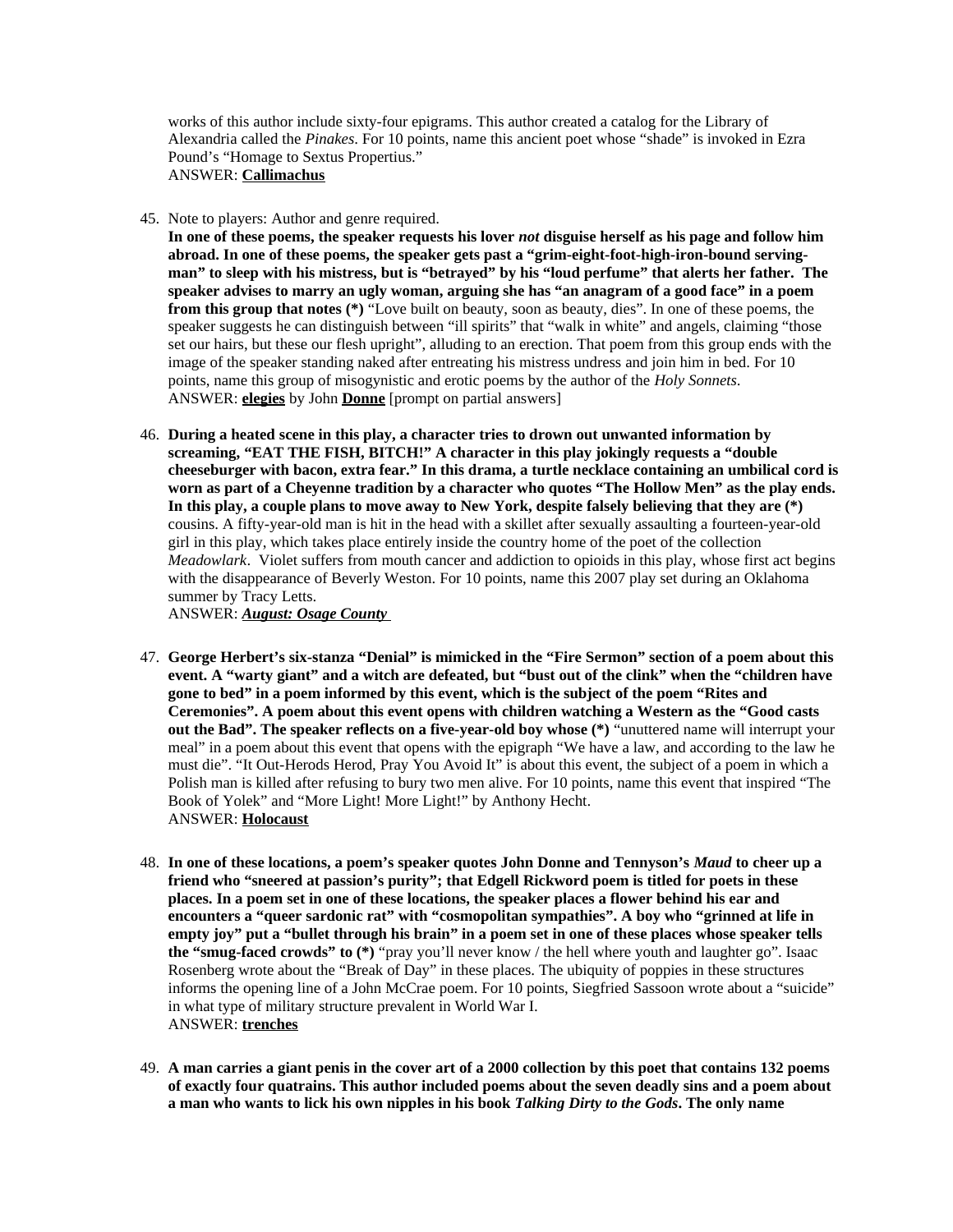**included in one of his poems is "Andrew Johnson", a soldier from his hometown of Bogalusa, Louisiana. The speaker mistakenly believes a woman (\*)** "brushing a boy's hair" is trying to erase some of the 58,022 names he sees as his "black face fades… inside the black granite" of the Vietnam Memorial. This poet won the 1994 Pulitzer prize for his book *Neon Vernacular* and used the Vietnam War as inspiration for his collection *Dien Cai Dau*. For 10 points, name this American poet of "Facing It". ANSWER: Yusef **Komunyakaa** [or James William **Brown**]

- 50. **This character is accused of "contemplating the spectacle of himself" by F.R. Leavis in an essay subtitled "The Sentimentalist's [this character]," which reinforces T.S. Eliot's claim that this man is "cheering himself up" before his final action. This man is the title character of a play called a "bloody farce" by Thomas Rymer. In his final speech, this man claims his eyes "drop tears" as fast as "Arabian trees" drop "medicinal gum" and compares himself to a "base Indian" who "threw a (\*)** pearl away richer than all his tribe." In the opening scene of a play, a man accuses this character of "making the beast with two backs," a euphemism for sex with the daughter of Brabantio. Before Lodovico can arrest this man, he commits suicide after learning that his wife's handkerchief was stolen by Emilia. For 10 points, name this friend of Cassio who murders his wife Desdemona, the title "Moor of Venice" of a Shakespeare play. ANSWER: **Othello**
- 51. **This author's daughter wrote a play in which a deaf man learns sign language from a hearing woman who is going deaf herself. Like Frederick Seidel, this poet quoted the butler who inspired Henry Green's novel** *Loving***, using the line "tea and toast with cunty fingers" in his poem "Bed and Breakfast". At a passport office, this man meets a woman with an MA in poetry whom he would like to tell, "I like your big bust. / Which you try to disguise with a scarf." This author's daughter Nina wrote the play** *Tribes***. The speaker compares rain's effect on the earth to changing the brightness of a television in a poem by this man that opens by calling books (\*)** "Caxtons". For 10 points, name this poet who was railed by Twitter in 2015 for his poem "Gatwick" and established a new genre of poetry with his "A Martian Sends a Postcard Home".

ANSWER: Craig **Raine**

- 52. **In a 2009 play, a cancer-stricken character of this ethnicity laments, "My real life it's not here anymore" after being investigated for owning a successful bank. While talking to a French man, a character of this ethnicity defines "rape mentality" as "Her mouth says no, but her eyes say yes." A character of this ethnicity accidentally casts the white man Marcus for a person of color in the play**  *Face Value***, despite previously protesting the casting of Jonathan Pryce in** *Miss Saigon***. A (\*)** diplomat is imprisoned for espionage after a twenty-year relationship with a spy of this ethnicity who refuses to undress for him. Rene Gallimard falls in love with an opera singer of this ethnicity, not knowing that she is actually a man, in a play interwoven with music from a Puccini opera. For 10 points, name this ethnicity of the author of *M. Butterfly* and *Yellow Face*, David Henry Hwang. ANSWER: **Chinese-American** [or **Chinese**]
- 53. **A member of this profession includes a boy who stole his grandmother's television in a list of young men who "ain't got no sense". Because she made him feel "small" by falsely accusing him of rape, the son of a member of this profession shoots Susan McKnight and spends twenty years in jail. After their furniture is taken away, Edna threatens to leave her husband of this profession for her exboyfriend Bud Hass. The alcoholic Fielding and the Vietnam War veteran (\*)** Youngblood are employed by Becker in this profession in a play from the Pittsburgh Cycle. In a play consisting of seven vignettes, a man makes a Communist salute and cries, "WE'RE STORM-BIRDS OF THE WORKING-CLASS" as he riles up members of this profession at a union meeting overseen by Harry Fatt. For 10 points, name this profession whose members go on strike in the Clifford Odets play *Waiting for Lefty*. ANSWER: **cab drivers** [or **jitney drivers**; prompt drivers]
- 54. **Osip Mandelstam called this book a "wonderful collection of breathing exercises." Marina Tsvetaeva used a line from this book's "garden cycle" to end her essay "A Downpour of Light," an effusive response to this book criticized for its "tone of ecstatic hysteria." In this collection's title poem, the**